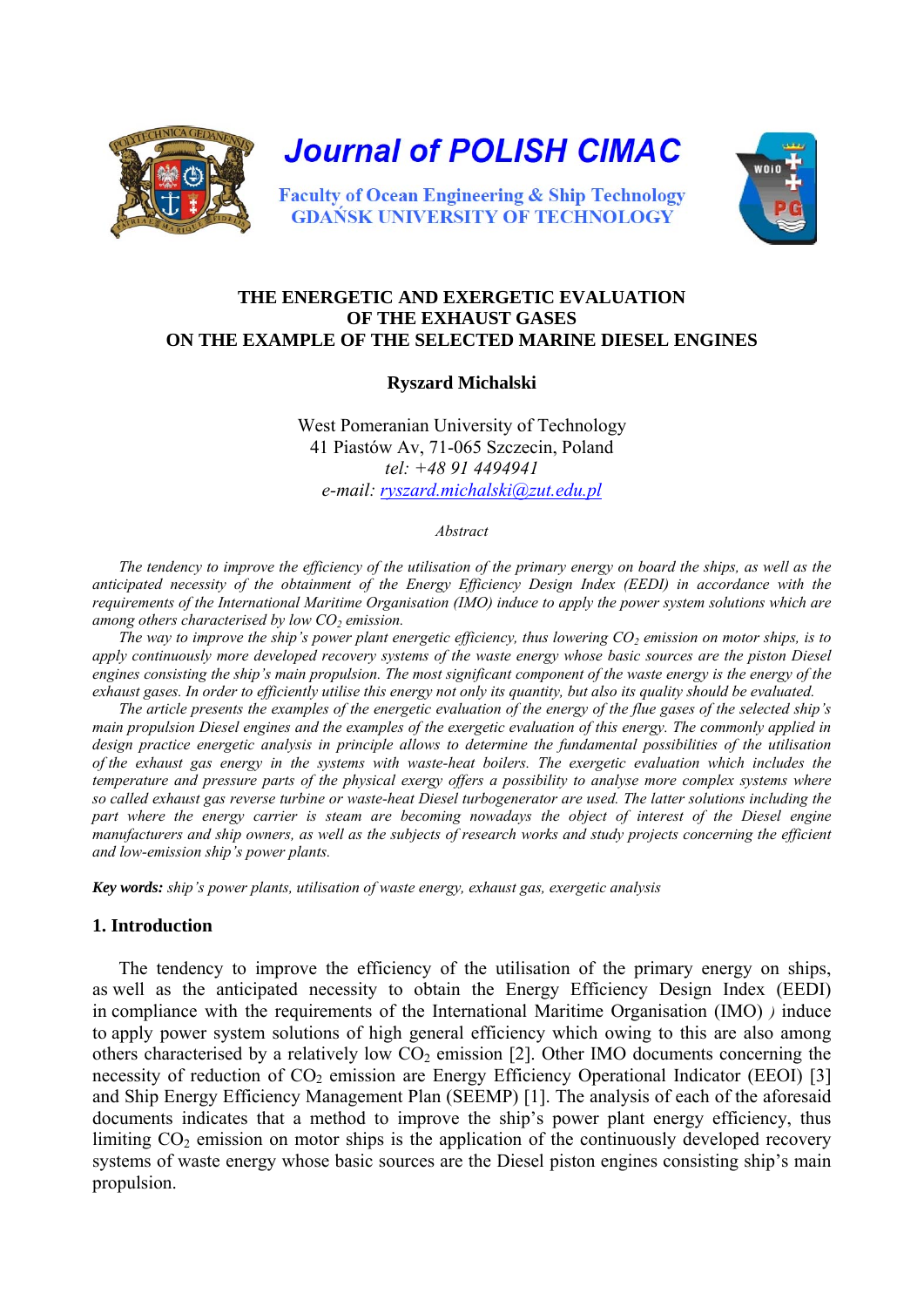The development of the ship's main and auxiliary propulsion system engine construction makes their efficiency visibly increase. However, it becomes more difficult to recover the waste energy due to its lowering quality. Thus is becomes very important to utilise this energy which ensures the improvement of the general ship's operation cost balance. The appropriate evaluation of the waste energy sources consists the basis for the choice of the manner of its utilisation, and then subsequently elaborating the ship's power system design. This evaluation should cover not only the parameters of the waste energy carriers corresponding to the nominal engine load, but also should include their change resulting from the change in engine load during ship's service.

#### **2. Balance of the Energy Flux of the Ship's Diesel Piston Engines**

The modern ship's Diesel engines effectively utilise approximately 50 % of the energy contained within the combusted fuel. Despite the high efficiency of these engines there still remains a significant part of unused fuel energy as so called "waste" energy. Thus apart from the mechanical energy there is also discharged to the environment the energy contained in: exhaust gas, cylinder cooling water, charging air cooling water, piston coolants, lubricating oil, fuel valve coolants as well as in the convection processes and heat transfer to the engine ambient air. A part of the waste energy, owing to its relatively high quality factor, can be further utilised in economically viable manner [5, 10].

There are distinguished the physical waste energy and the chemical waste energy related to the operation of ship's Diesel piston engines. The physical waste energy appears in the temperature part, the form which results from the deviation of the temperature of the energy waste carrier from the ambient temperature and the pressure part resulting from the increased pressure in relation to the ambient prevailing pressure. The chemical waste energy is the result of the difference in the chemical composition of the waste substance which is exhaust gas in relation to the commonly present components of the environment [8, 9, 10]. This part of the waste energy is, however, generally utilised.

In order to assess the waste energy resources so called engine heat balance is done. A supplementary information for this energy form is the knowledge of the temperature, pressure and properties of its carriers. The analysis of heat balance of the commonly used as the ship's main propulsion slow speed piston Diesel engines of MAN Diesel and Wärtsilä make indicates that the heat utilised efficiently consists (chiefly subject to the engine rating or power output) 47.1  $\div$ 50.9 % of the energy contained in the combusted fuel. The heat transferred in the exhaust gas consists respectively 21.5  $\div$  25.5 %, in charging air cooling water – 15.6  $\div$  19.5 %, in cylinder cooling water 6.5  $\div$  10.5 % whereas the heat contained in luboil – 3.8  $\div$  6.3 %. The exhaust gas temperature in ISO Standard conditions and at the maximum continuous rating (MCR) varies within 508  $\div$  548 K, charging air cooling water temperature 318  $\div$  331 K, cylinder cooling water outlet temperature 353  $\div$  363 K, oil temperature at the engine outlet 323  $\div$  348 K [6]. It should be noted that the relatively high value of heat amount does not always correspond to the high temperature of the heat carriers. This is for instance the case of the heat contained in charging air cooling temperature. The precise analysis of the parameters referred to above frequently causes leaving aside the sources advantageous in terms of the amount of heat carried and paying more attention to others, characterised for instance by a bigger capacity to perform a work.

Considering the fact that the waste energy source of the biggest energetic potential in motor power plants (and also turbo-Diesel power plants) are the engine exhaust gases, the further part of this article shall be devoted chiefly to the example of the evaluation of the energy contained therein.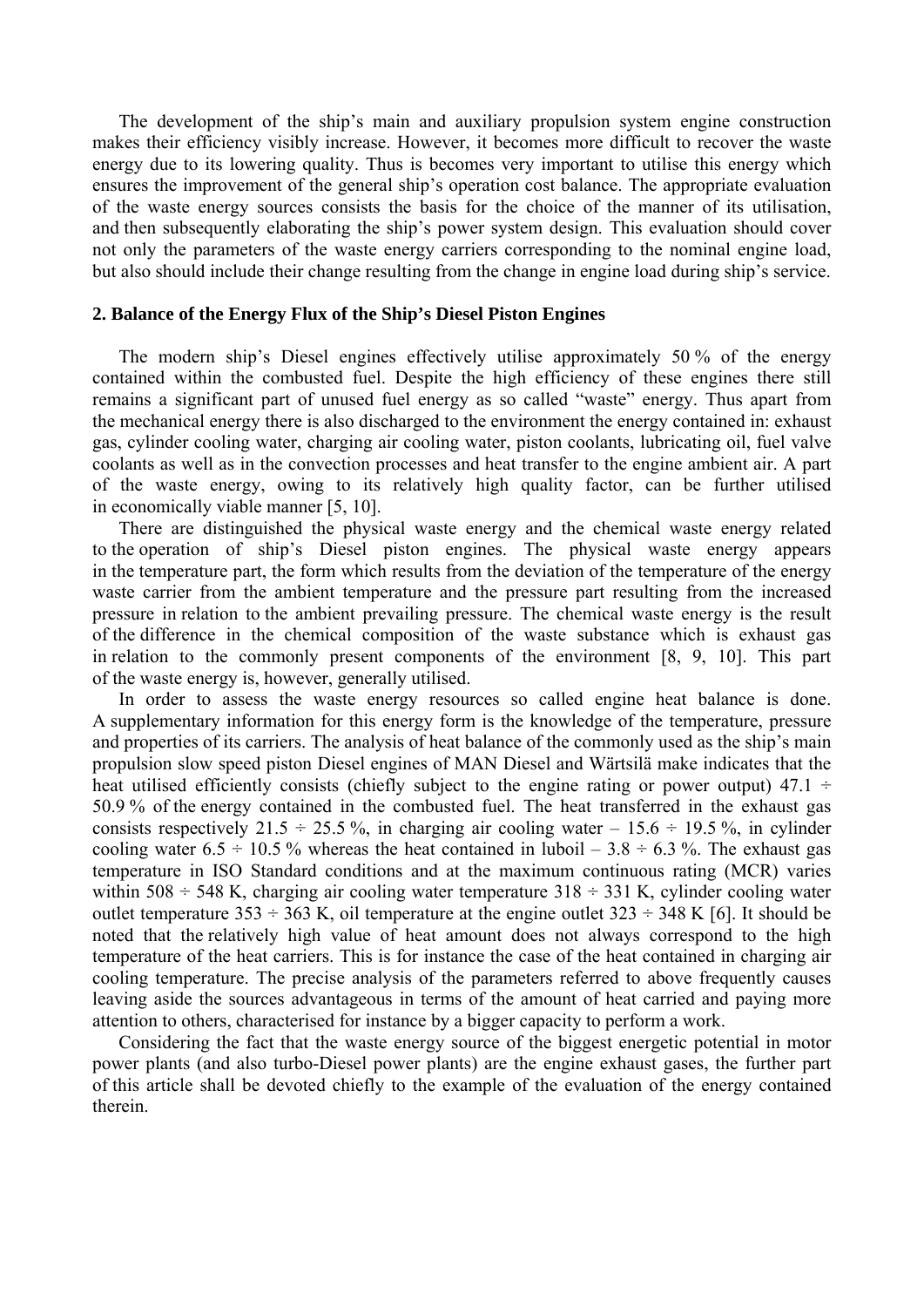## **3. Exhaust Gas Energy and Exergy**

The basis for the evaluation of engine exhaust gas energy amount is the knowledge of the exhaust gas temperature and the specific exhaust gas amount. The exhaust gas temperature after the turbochargers in the design conditions, similarly as the specific exhaust gas amount, is a function of many variables. In order to determine it, one should determine its value corresponding to the maximum continuous rating (MCR) of a given engine in the ISO Standard conditions for a given turbocharger type and pressure value after the turbocharger corresponding to MCR. The calculated exhaust gas temperature is then revised subject to: location in the field of the contractual parameters, so called Contract Maximum Continuous Rating (CMCR), also referred to as Specified Maximum Continuous Rating (SMCR) and the location of the optimised engine operation point. Attention should also paid to the ambient conditions (air temperature at compressor inlet, ambient pressure, water temperature at the charging air inlet), exhaust gas pressure after turbocharger corresponding to the location of the optimised engine operation point in relation to the parameters corresponding to MCR and chiefly engine load resulting from its assumed power output and crankshaft rpm. It also depends on whether the fixed pitch propeller (FPP) or controllable pitch propeller (CPP) is applied as the ship's main propulsion. The exhaust gas temperature will be the lower the lower rpm and power output is determined by CMCR point in relation to the parameters corresponding to MCR point and engine load will be lower in the result of the reduced power rating. The decrease in exhaust gas temperature is also caused by the increase in the barometric pressure. The increase of the air temperature at the turbocharger inlet and the increase of the water temperature before charging air cooler and increase of pressure at the engine turbocharger turbine outlet cause the exhaust gas temperature to grow. The illustration of the discussed changes are the data in table 1 specific for MAN Diesel low-speed engines [4].

|                                                          |                 | <b>Change of</b><br>exhaust gas<br>temperature | <b>Change of</b><br>exhaust gas<br>amount |
|----------------------------------------------------------|-----------------|------------------------------------------------|-------------------------------------------|
| <b>Parameter</b>                                         | <b>Change</b>   |                                                |                                           |
| Blower inlet temperature                                 | $+10^{\circ}$ C | $+16.0$ <sup>o</sup> C                         | $-4.1\%$                                  |
| Blower inlet pressure (barometric pressure)              | $+10$ mbar      | $-0.1$ <sup>o</sup> C                          | $+0.3\%$                                  |
| Change in air coolant temperature (seawater temperature) | $+10^{\circ}$ C | $+1.0$ <sup>o</sup> C                          | $+1.9\%$                                  |
| Exhaust gas back pressure at the specified MCR point     | $+100$ mm WC    | $+5.0$ <sup>o</sup> C                          | $-1.1\%$                                  |

*Tab. 1. Correction of exhaust gas data to the ambient conditions and exhaust gas back pressure* [4]

The examples of the correction of the temperature value DTs and specific gas amount Dms resulting from the change of the MAN L70 MC-C power output are demonstrated in figures 1 and 2 [4].



*Fig.1. Change of exhaust gas temperature, DTs, at part load [4]* 



*Fig.2. Change of specific exhaust gas amount, Dms, in % at part load [4]*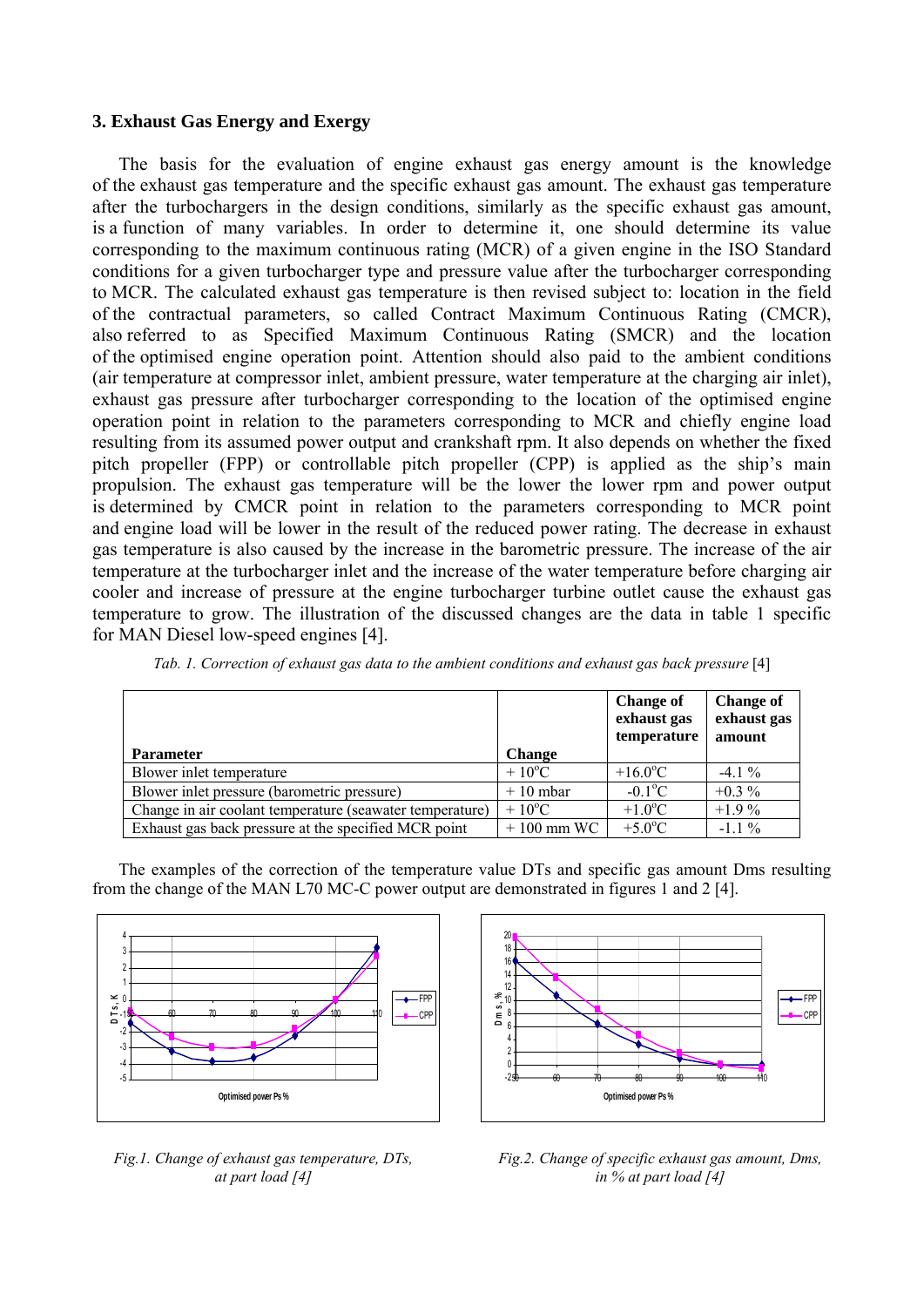The courses of the changes in the temperatures of exhaust gas before and after turbocharger in the function of the loads of the selected low-speed and medium-speed engines are shown in figures 3. These have been elaborated thanks to Messrs Cegielski in Poznań having made available the tests and trials results on their factory test bed. As an example there have been quoted the values of exhaust gas parameters of 6L70 MC-C engine of MAN Diesel make of 17,200 kW power at 108 rpm, provided with the 1xMAN B&W NA 70/T09 turbocharger, running on ISO-F-DMB fuel; 6RTA72U Wärtsilä make, of 17,940 kW power and 97 rpm, provided with 2xABB TPL77-B11 turbochargers, running on ISO-F-DMB fuel and 8L32/40 engine of Man Diesel make of 3,840 kW and 750 rpm provided with 1xMAN NR34/SO30 turbocharger, running on MDF-D.O. LII fuel.









The data shown in figure 1 indicate a strong coincidence with the results obtained during the tests of the engine on the factory test bed (figure 3a), in particular as far as the quality of the exhaust gas temperature changes after turbocharger is concerned. It should be noted

that within the area of the maximum engine efficiencies the temperature of exhaust gas reaches the lowest values for the obvious reasons. It is also worth emphasising that the exhaust gas temperatures before turbochargers are higher than the average temperature of the exhaust gas leaving the cylinders due to the phenomenon of the swelling occurring during the exhaust gas flow from the cylinders to the big volume outlet [7].

In cases of the recovery systems where steam is generated or special oils are heated, it is important to know mainly the course of the temperature changes of the exhaust gas leaving the turbocharger. Whereas, if one considers the variant with the internal combustion waste heat turbine running in the system Power Take In (PTI) or Power Take Off (PTO), it is important to know not only the temperature but also the pressure of exhaust gas before turbine (in exhaust gas tank).

The inclusion of this parameter is of particular significance while evaluating the exhaust gas capacity for performing a work in the internal combustion waste heat turbine. The exhaust gas pressure before the turbine allows to determine the possible expansion in the turbine. The courses of the exhaust gas pressure changes before and after turbochargers are demonstrated on figures 4.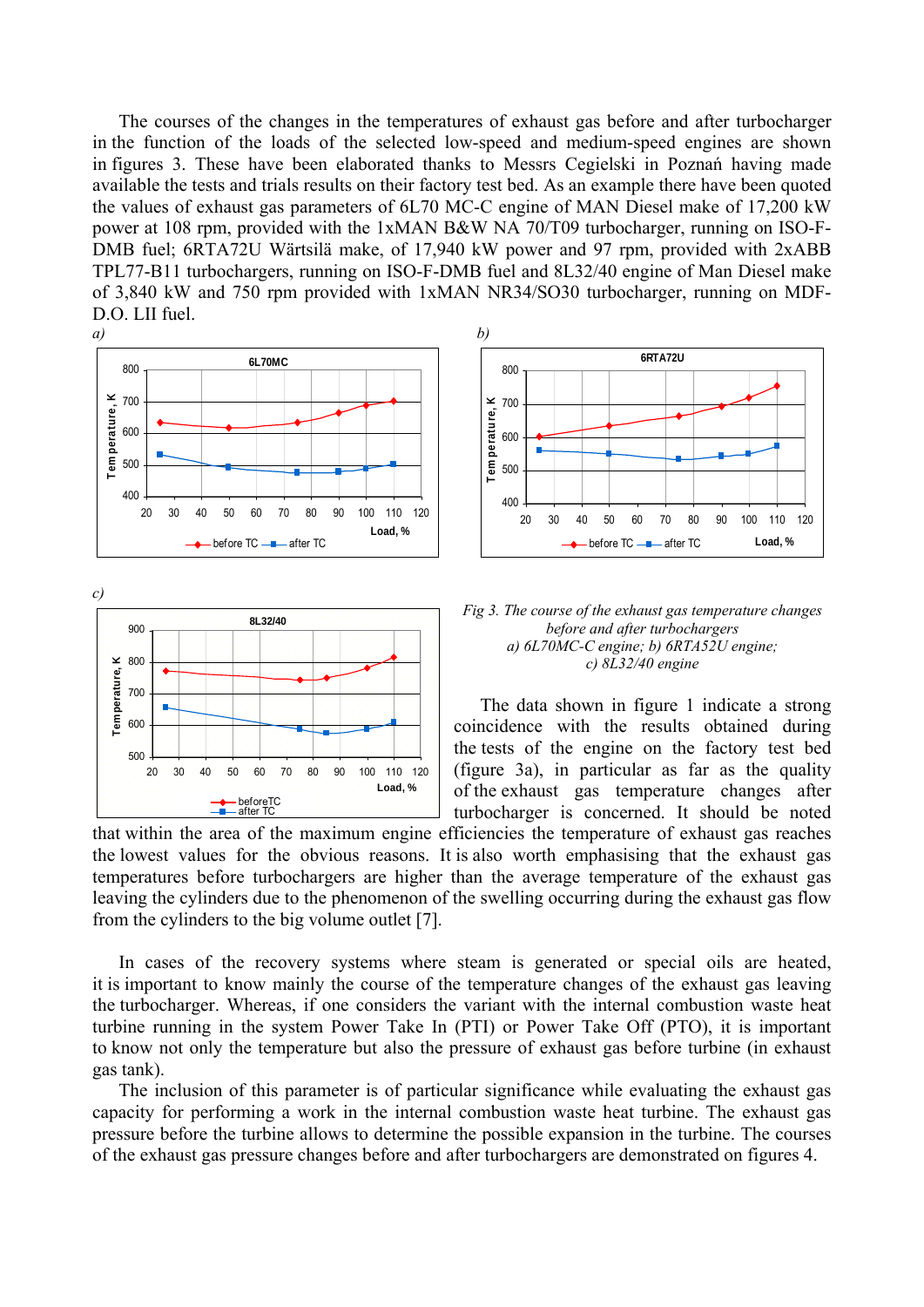

*c)* 





#### *Fig 4. The course of the changes of the absolute pressure*  **8L32/40** *of exhaust gas before and after turbochargers a) 6L70MC-C engine; b) 6RTA72U engine c) 8L32/40 engine*

While analysing the complex systems of the recovery of the waste energy, particularly those using IC turbines, it is useful to consider the exergy concept for the evaluation of the waste energy quality. The knowledge of exergy of the carriers under consideration allows to evaluate more closely the quality [8, 9, 10].

And while designing the ship's systems of waste energy recovery it is sufficient to know the physical exergy. The specific physical exergy of the exhaust gas "*b"*, comprising the temperature and pressure parts can be determined according to the method presented in [6].

As shown by the data quoted in figures 4, this expansion at the nominal load of the engines

The data presented in figures 3 and 4 allowed to determine the value of the specific exergy of the exhaust gas before and after engine turbochargers. The results of the calculations have been presented in the graphic form in the figures 5 and 6, narrowing the area of the example to the lowspeed engines. For the comparative purposes there have been demonstrated also the courses in changes of the specific enthalpy "*i*" of exhaust gas in the function of engine load.



*Fig 5. The course of the changes in the specific enthalpy and (T), specific exergy including the temperature and the pressure b (T+p) part and the specific exergy including the temperature part b (T) of the exhaust gas before turbochargers a) 6L70MC-C engine; b) 6RTA72U engine*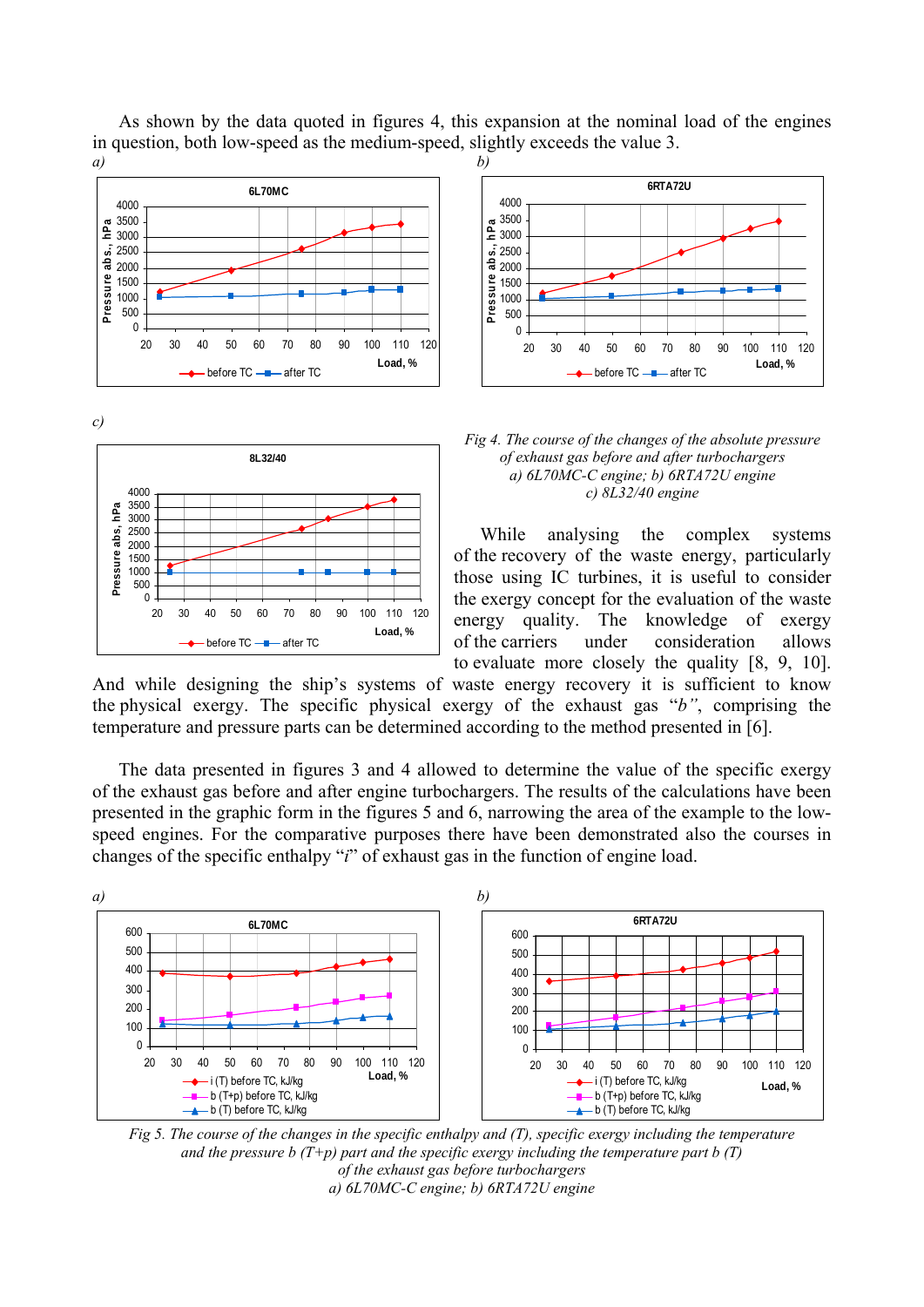

*Fig 6. The course of the changes in the specific enthalpy and (T), specific exergy including the temperature and the pressure b (T+p) part and the specific exergy including the temperature part b (T) of the exhaust gas after turbochargers a) 6L70MC-C engine; b) 6RTA72U engine* 

With the engine loads in order of 90% the exhaust gas specific exergies in case of 6RTA72U are slightly higher in comparison with the specific exergies of the exhaust gas leaving 6L70MC-C engine. This practically offers in this manner the similar possibilities of the utilisation of this form of energy.

The usability of the resources of the low temperature waste energy can also be evaluated by means of so called energy quality index [10]. This index means the maximum share of the work possible to attain for the assumed ambient conditions, in relation to the heat amount contained in the waste energy carrier.

$$
\psi = \frac{T_{\rm m} - T_{\rm o}}{T_{\rm m}}\tag{1}
$$

where  $T_m$  – average thermodynamic temperature of the waste energy carrier, K,

 $T<sub>o</sub>$  – ambient temperature, K.

The temperature part of exergy  $b<sub>T</sub>$  can be expressed by means of Carnote's factor:

$$
b_{\rm T} = \Delta i_{\rm p} \frac{T_{\rm m} - T_{\rm o}}{T_{\rm m}}
$$
 (2)

where  $\Delta i_p$  – isobaric enthalpy increase of a substance under pressure p within the ambient temperature and the temperature of substance in question.

Thus the energy quality index can be determined as:

$$
\psi = \frac{b_{\rm T}}{\Delta i_{\rm p}}\tag{3}
$$

Using the model presented above there have been calculated energy quality indices including only temperature part and those including both temperature and pressure parts of the exhaust gas both before and after turbochargers.

The figures 7 and 8, by way of example, present the quality indices of the exhaust gas of 6L70MC-C and 6RTA72U engines calculated according to equation 3, both before and after turbochargers. Under 90% load index including the temperature part ψ (T) of exhaust gas of MAN Diesel engine amounts to 32.9%, after turbocharger 19.6%. If one considers the pressure part these indices  $\psi$  (T+p), shall amount respectively over 56.2% and 26.2%. In case of Wärtsilä engine, before turbochargers  $\psi(T) = 35.6 \%$ ,  $\psi(T+p) = 55.0 \%$ , whereas after the turbochargers  $\psi$  (T) = 26.1 %, and  $\psi$  (T+p) = 33.0 % respectively.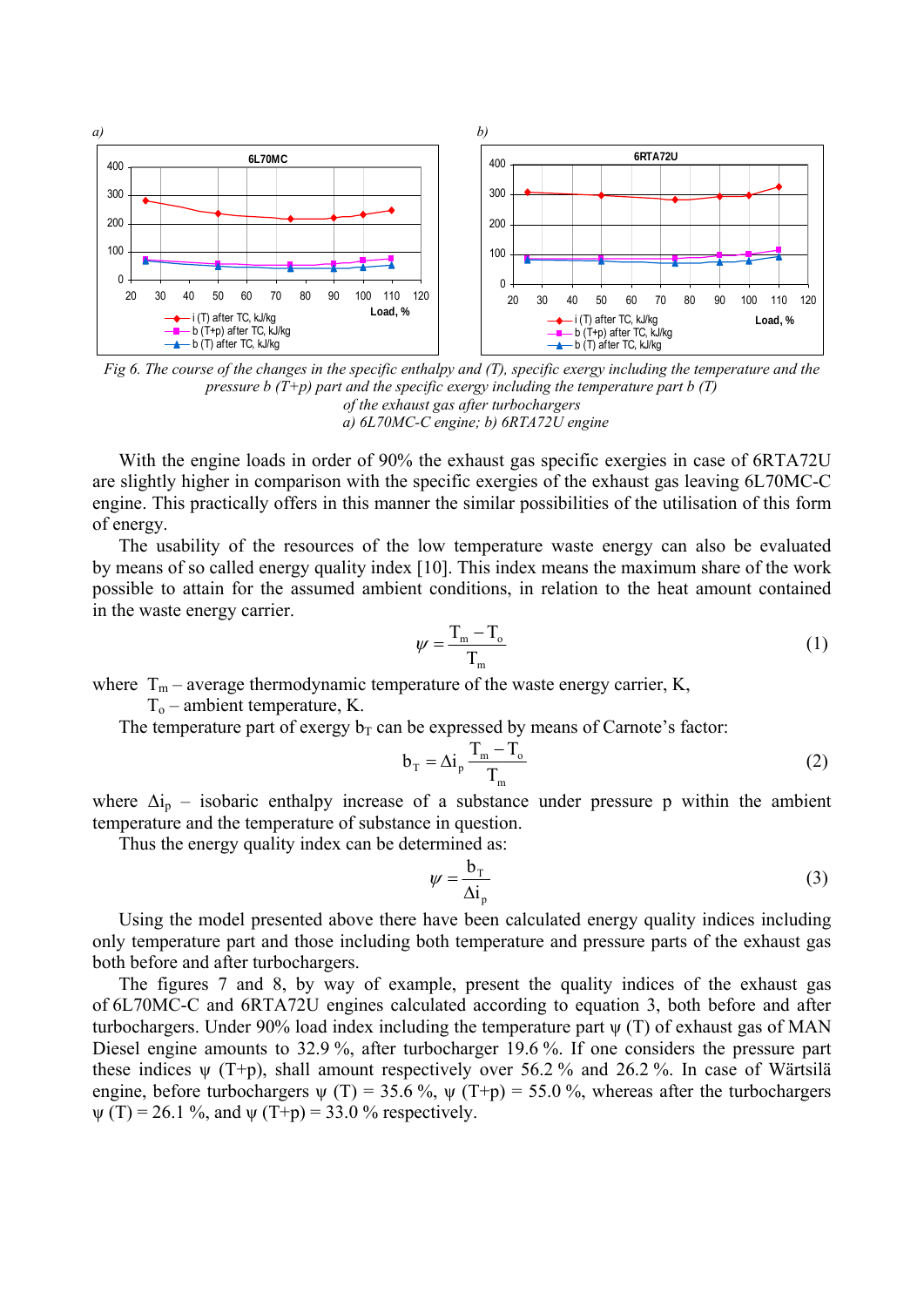

*Fig 7. The course of the changes of the heat energy quality index including both the temperature and pressure parts ψ (T+p) as well as same including only temperature part ψ (T) of the exhaust gas before turbochargers a) 6L70MC-C engine; b) 6RTA52U engine* 



*Fig 8. The course of the changes of the heat energy quality index including both the temperature and pressure parts ψ (T+p) as well as same including only temperature part ψ (T) of the exhaust gas after turbochargers of a) 6L70MC-C engine; b) 6RTA52U engine* 

# **4. Conclusions**

In the design practice, in the ship's recovery systems chiefly the energy/heat contained in exhaust gas and cylinder cooling water is utilised, less frequently that in the engine charging air and only occasionally that contained in the lubricating oil. The biggest part of waste energy/heat is contained in the engine exhaust gas.

The knowledge of the exhaust gas parameters allows to take a reasonable decision concerning the choice of one of many possible variants of the recovery system solutions. While designing such systems one should consider not only the exhaust gas parameters corresponding to the calculated continuous service rating at which the engine rating is usually 85 to 90 (92) % of the nominal continuous rating (CMCR), and the rpm consist respectively 95 to 97 % of the nominal rpm value, but also the exhaust gas parameters corresponding to other partial ratings. The available amount of waste energy/heat contained in exhaust gas is decreasing on account of their decreasing specific amount despite the increase of their specific exergy within certain engine loads, At that time the total ship's need of heat decreases but slightly.

The evaluation of the sources of waste energy made on the basis of the engine heat balance, even in connection with the information on the temperature of the heat carriers fails to provide the explicit and clear information on its usability. An important component of the exhaust gas exergy is its pressure part. Information on this exergy part is significantly meaningful when designing the recovery systems with internal combustion turbines.